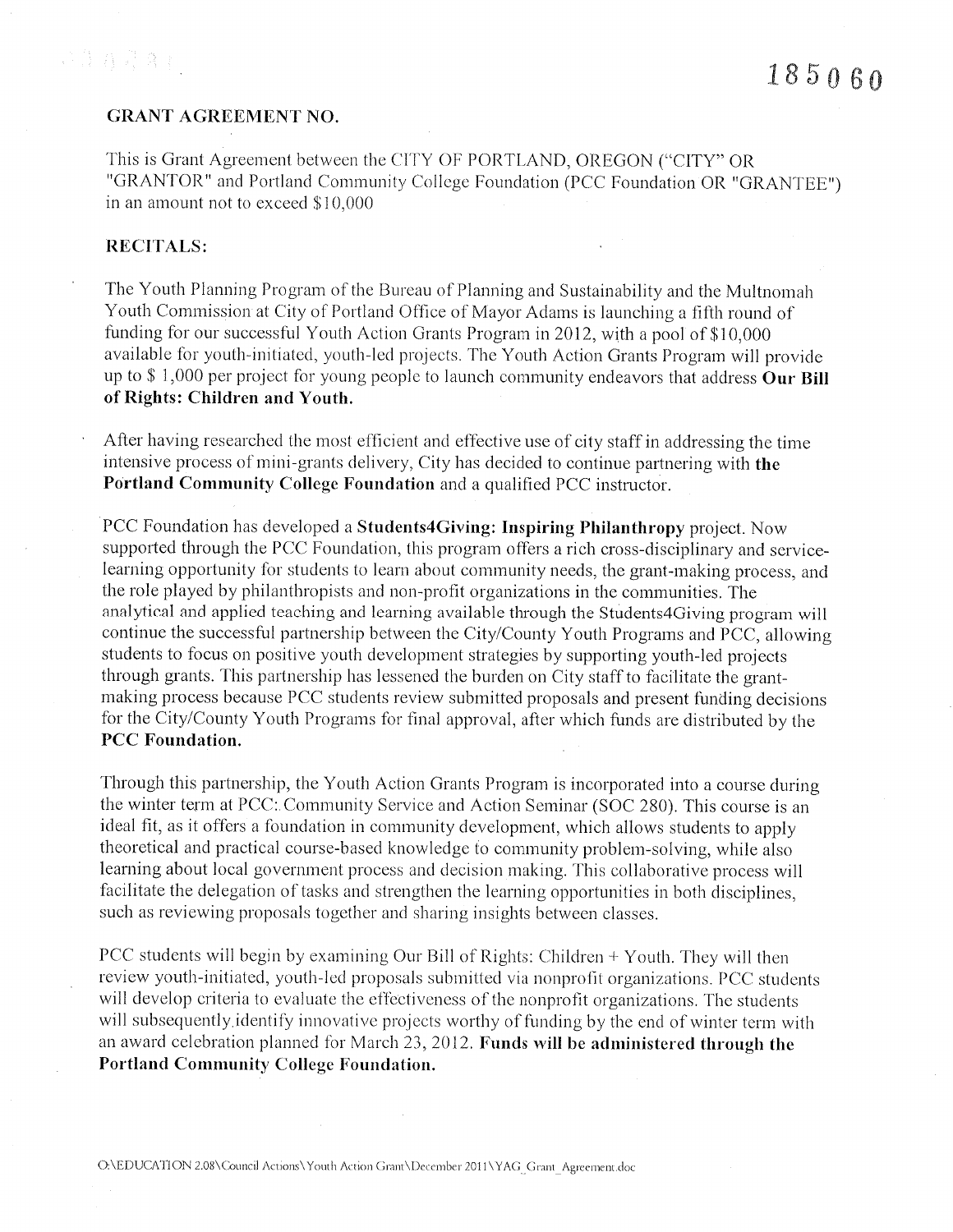tivo.

In addition to the multi-tiered course model described above, the instructor and students will receive support from a variety of sources, including college employees and community experts on how to develop, manage, and sustain grants. Portland Community College has a long history of philanthropic work, as evident by its strong Service-Learning Program and Foundation. The directors of these programs have offered to come to the PCC classes and provide guidance on the importance of philanthropy and the logistics of managing and maintaining grants. Class speakers will also include Youth Planners, Multnomah Youth Commissioners, and City/County Youth Programs staff. The collaborative efforts between the City of Portland, Portland Community College Foundation, PCC faculty and students, community youth and non-profit organizations offer an inspiring opportunity to promote philanthropy, educate our students across disciplines about important issues, and encourage both PCC students and Portland's youth to engage in and contribute to their communities now and in the future.

# **AGREED:**

# **ACTIONS TO BE TAKEN BY GRANTEE**

In consideration of the grant funds provided by CITY, GRANTEE agrees to perform the following actions and/or spend grant funds in the following way:

- Assist City/County Youth Programs staff with Grantee Workshops, as schedules allow;
- Review Applications and rate them according to criteria provided by the City/County Youth Programs;
- Analyze financial status of sponsoring nonprofit organizations to ensure there is adequate capacity to support youth grants;
- Submit final list of projects recommended for funding to the City/County Youth Programs and present rationale in a joint public hearing;
- Process payments (up to  $$1,000$  per project) to selected non-profit organizations as approved; and
- Attend a celebration event after project has concluded.

# **SPECIFIC CONDITIONS OF THE GRANT**

Publicity: Grantee will mention Our Bill of Rights: Children + Youth, and the City/County Youth Programs in all publicity materials, or the web site, in marketing materials, and at public events.

Records: Grantee will maintain all records for the program, including:

- Original application(s) from non-profit organization(s).
- Class syllabus and related educational materials
- Rating sheets and justification for funding recommendations
- Financial records of grant transactions

All records regarding the program, as well as general organizational and administrative information, will be made available to the Grant Manager, or other designated persons, upon request.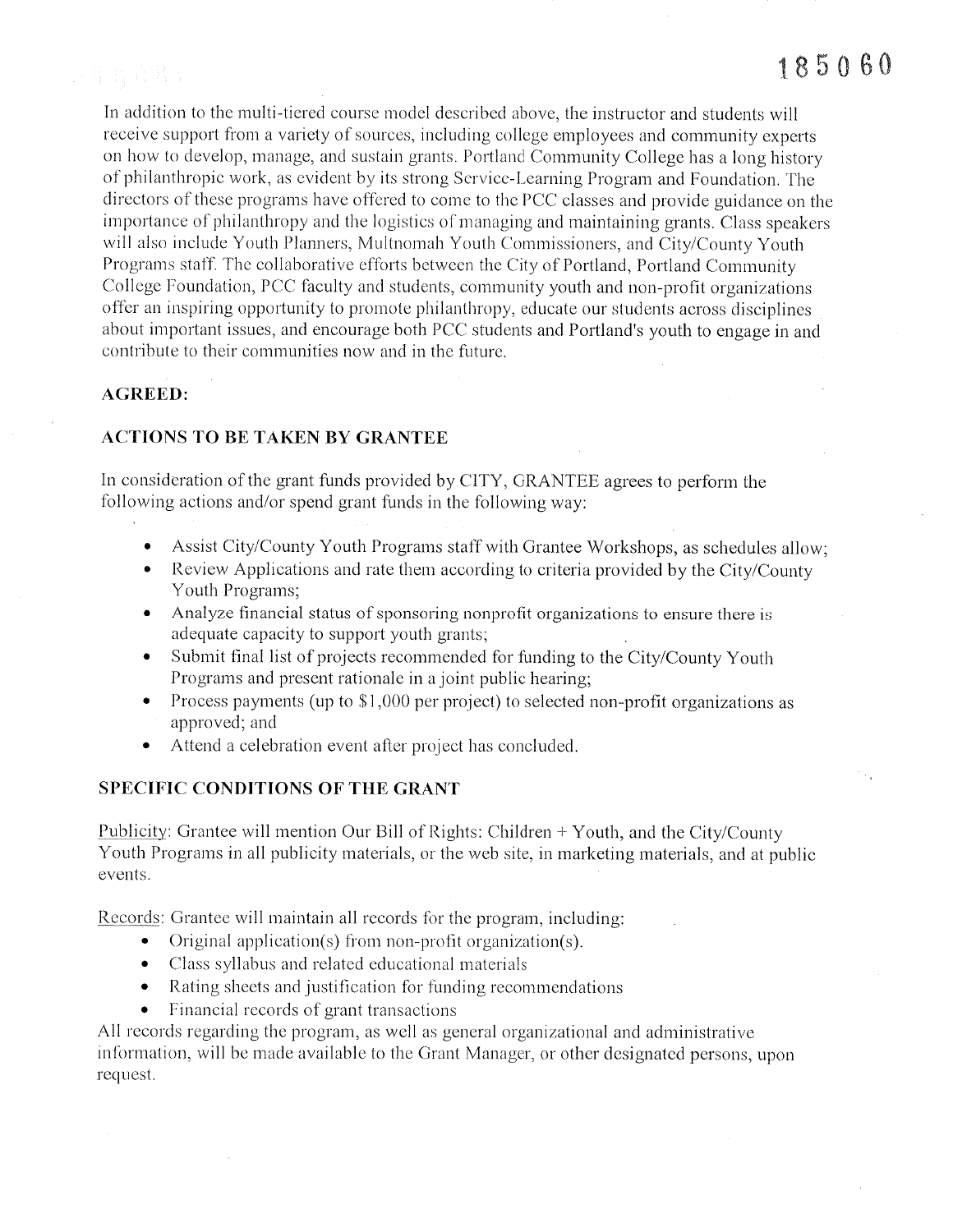Grant Manager: The Grant Manager for this grant is Pamela N. Phan, Youth Program Coordinator at the Bureau of Planning and Sustainability.

Amendment: The Grant Manager is authorized to amend the terms and conditions of the grant provided such changes do not increase the City's financial risk. If approved, such changes shall be incorporated into a formal grant amendment and signed by the Grantee and the Grant Manager before such changes are effective. Any change to the amount of the Grant must be approved by the City Council unless the City Council delegated authority to amend the amount of the grant to a specific individual in the ordinance authorizing the grant.

Billings/invoices/Payment: The CITY Grant Manager is authorized to approve work and billings and invoices submitted pursuant to this grant and to carry out all other CITY actions referred to herein in accordance with this Agreement.

Reports: Grantee will submit to the Grant Manager a report at the conclusion of the project. The Report will include:

- 1. Program records listed in section B above
- 2. A final written report outlining project accomplishments
- 3. Any materials collected from non-profit organizations and youth engaged in their projects, if available

## **PAYMENTS**

GRANTEE will receive its funding as follows: The CITY shall advance the GRANTEE the grant award of \$10,000 upon execution of this grant agreement.

If for any reason GRANTEE receives a grant payment under this Grant Agreement and does notuse grant funds, provide required services or take any actions required by the Grant Agreement the CITY may, at its option terminate, reduce or suspend any grant funds that have not been paid and may, at its option, require GRANTEE to immediately refund to the CITY the amount improperly expended or received by GRANTEE.

Grant payments under this Agreement may be used only to provide the services or take the actions listed previously in this Giant Agreement and shall not be used for any other purpose.

GRANTEE-will keep vendor receipts and evidence of payment for materials and services and evidence of payment for program expenses and GRANTEE services. All such receipts and evidence of payments will promptly be made available to the Grant Manager or other designated persons, upon request. At a minimum, such records shall be made available and will be reviewed as part of the final project report.

If, for any reason, GRANTEE's anticipated services or actions are terminated, discontinued or interrupted, the CITY's payment of funds under this grant may be terminated, suspended or reduced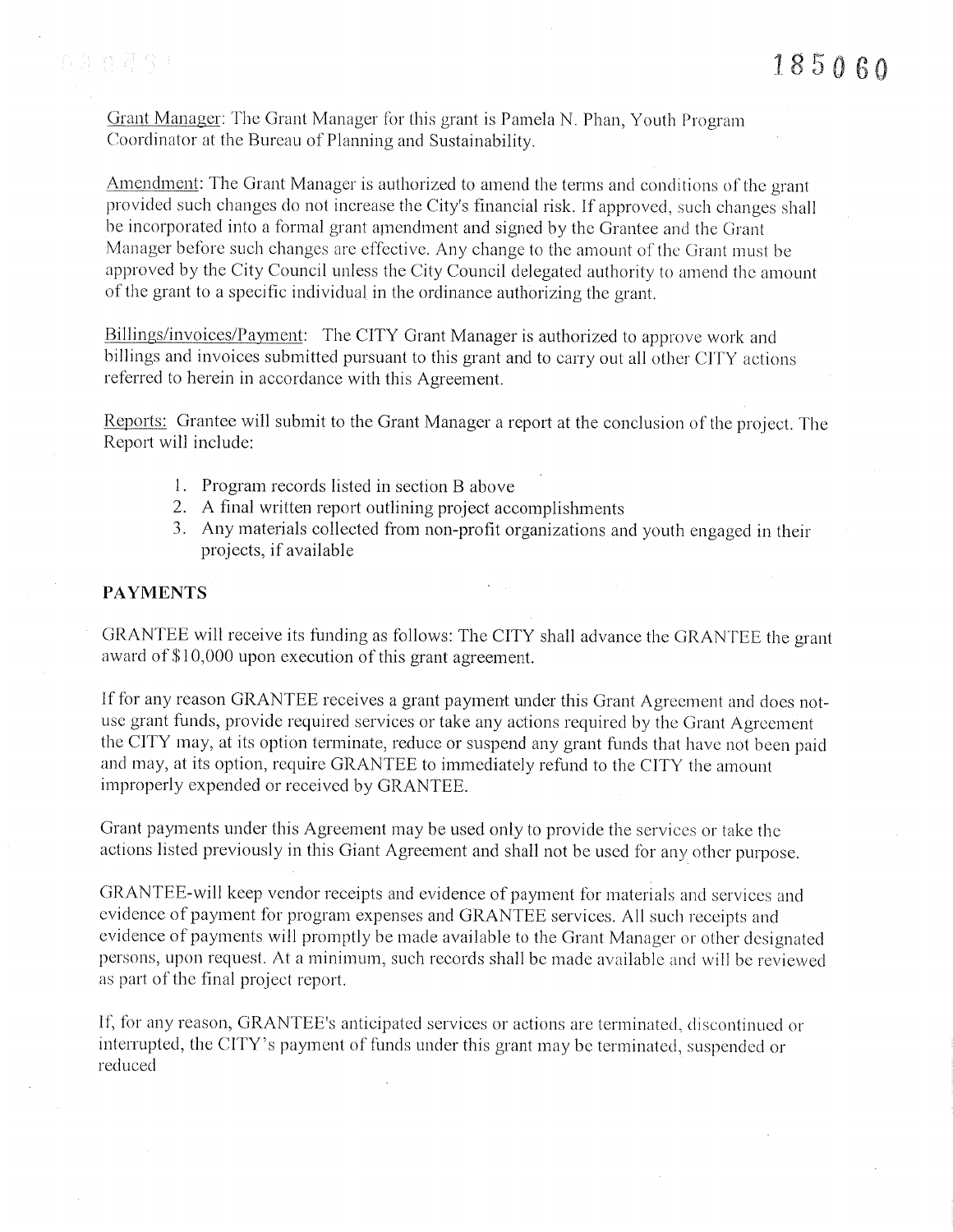# 2. 合作程序:

## **GENERAL GRANT PROVISIONS**

TERMINATION FOR CAUSE. If, through any cause, GRANTEE shall fail to fulfill in timely and proper manner his/her obligations under this Grant Agreement, or if GRANTEE shall violate any of the covenants, agreements, or stipulations of this Grant Agreement, the CITY shall have the right to terminate this Grant Agreement by giving written notice to GRANTEE of such termination and specifying the effective date thereof at least thirty (30) days before the effective date of such termination.

During the 30 day period CITY is under no obligation to continue providing Grant Funds and Grantee is not authorized to perform services or take actions that would require the City to pay additional grant funds to Grantee.

During the 30 day period, GRANTEE shall not spend unused grant funds.

In the event of a termination for cause, all finished or unfinished documents, data, studies, and reports prepared by GRANTEE under this Grant Agreement shall, at the option of the CITY, become the property of the CITY and GRANTEE shall be entitled to receive just and equitable compensation for any satisfactory work completed on such documents up until the time of notice of termination.

TERMINATION BY AGREEMENT OR FOR CONVENIENCE. The CITY and GRANTEE may terminate this Grant Agreement at any time by mutual written agreement. Alternatively, the  $CITY$  may, upon thirty (30) days written notice, terminate this agreement for any reason deemed appropriate in its sole discretion. If the Grant Agreement is terminated as provided in this paragraph GRANTEE shall return any Grant funds that would have been used to provide services after the effective date of termination.

CHANGES. The CITY may request changes in the scope of the services or terms and conditions hereunder. Such changes, including any increase or decrease in the amount of GRANTEE's award, shall be incorporated in written amendments to this Grant Agreement before they become effective.

NON-DISCRIMINATION. In carrying out activities under this Grant Agreement, GRANTEE shall not discriminate against any employee or applicant for employment because of race, color, religion, sex, age, handicap, familial status, sexual orientation or national origin. GRANTEE shall take actions to insure that applicants for employment are employed, and that employees are treated during employment, without regard to their race, color, religion, sex, age, handicap, familial status, sexual orientation or national origin. Such action shall include but not be limited to, the following: employment, upgrading, demotion, or transfer; recruitment or recruitment advertising; layoff or termination; rates of pay or other forms of compensation; and selection for training, including apprenticeship. GRANTEE shall post in conspicuous places, available to employees and applicants for employment, notices provided by the CITY setting for the provisions of this nondiscrimination clause. GRANTEE shall state that all qualified applicants will receive consideration for employment without regard to race, color, religion, sex, or national origin. GRANTEE shall incorporate the foregoing requirements of this paragraph in all of its Grant Agreements for work funded under this Grant Agreement, except Grant Agreements governed by Section 104 of Executive Order 11246.

ACCESS TO RECORDS. GRANTEE shall provide the CITY, or its duly authorized representatives, prompt access to any and all books, general organizational and administrative information, documents, papers, and records of GRANTEE that are related to this Grant Agreement or GRANTEE's performance of services, for the purpose of making audit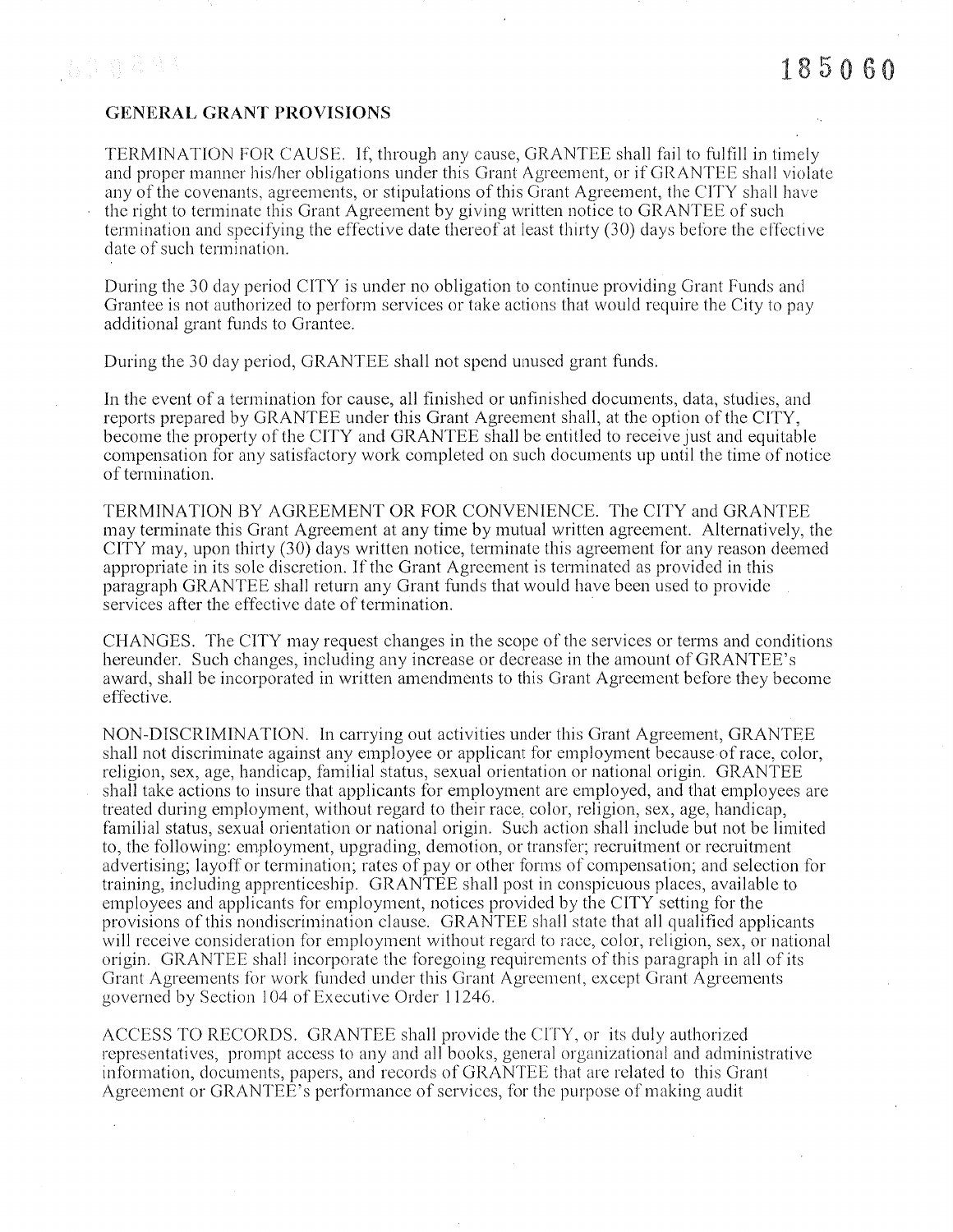examination, copies, excerpts, and transcriptions. All required records must be maintained by GRANTEE for four years after the CITY makes final payment and all other pending matters are closed.

MAINTENANCE OF RECORDS. GRANTEE shall maintain records on a current basis to support any billings or invoices submitted by GRANTEE to CITY. The CITY, or its authorized representative, shall have the authority to inspect, audit, and copy on reasonable notice, and from time to time may examine any records of GRANTEE regarding its billings or its work hereunder. GRANTEE shall retain these records for inspection, audit, and copying for four years from the date of completion or termination of this Grant Agreement.

AUDIT. The CITY, either directly or through a designated representative, may audit the records of GRANTEE at any time during the four year period established by Section G above. If an audit discloses that payments to GRANTEE were in excess of the amount to which GRANTEE was entitled, then GRANTEE shall repay the amount of the excess to the CITY.

INDEMNIFICATION. GRANTEE shall hold harmless, defend, and indemnify the CITY and the CITY's officers, agents, and employees against all claims, demands, actions, and suits (including all attorney fees and costs) brought against any of them arising from GRANTEE's work or any of GRANTEE's contractors work under this Grant Agreement.

### WORKERS' COMPENSATION INSURANCE.

GRANTEE, its contractors, if any, and all employers working under this Agreement, are subject employers under the Oregon Worker's Compensation law and shall comply with ORS 656.017. which requires them to provide workers' compensation coverage for all their subject workers. A certificate of insurance, or copy thereof, shall be attached to this Agreement and shall be incorporated herein and made a term and part of this Agreement. GRANTEE further agrees to maintain worker's compensation insurance coverage for the duration of this Agreement.

In the event GRANTEE's worker's compensation insurance coverage is due to expire during the term of this Agreement, GRANTEE agrees to timely renew its insurance, either as a carrierinsured employer or a self-insured employer as provided by Chapter 656 of the Oregon Revised Statutes, before its expiration, and GRANTEE agrees to provide the CITY such further certification of worker's compensation insurance a renewals of said insurance occur.

### LIABILITY INSURANCE.

GRANTEE shall maintain public liability and property damage insurance that protects GRANTEE and the CITY and its officers, agents, and employees from any and all claims, demands, actions, and suits for damage to property or personal injury, including death, arising from GRANTEE's work under this Grant Agreement. The insurance shall provide coverage for not less than \$1,000,000 per occurrence. The insurance shall be without prejudice to coverage otherwise existing and shall name as additional insureds the CITY and its officers, agents, and employees. Notwithstanding the naming of additional insureds, the insurance shall protect each insured in the same manner as though a separate policy had been issued to each, but nothing herein shall operate to increase the insurer's liability as set forth elsewhere in the policy beyond the amount or amounts for which the insurer would have been liable if only one person or interest had been named as insured. The coverage must apply as to claims between insureds on the policy. The insurance shall provide that it shall not terminate or be canceled without 30 days written notice first being given to the CITY Auditor. If the insurance is canceled or terminated prior to completion of the Grant Agreement, GRANTEE shall provide a new policy with the same terms. GRANTEE agrees to maintain continuous, uninterrupted coverage for the duration of the Grant Agreement. The insurance shall include coverage for any damages or injuries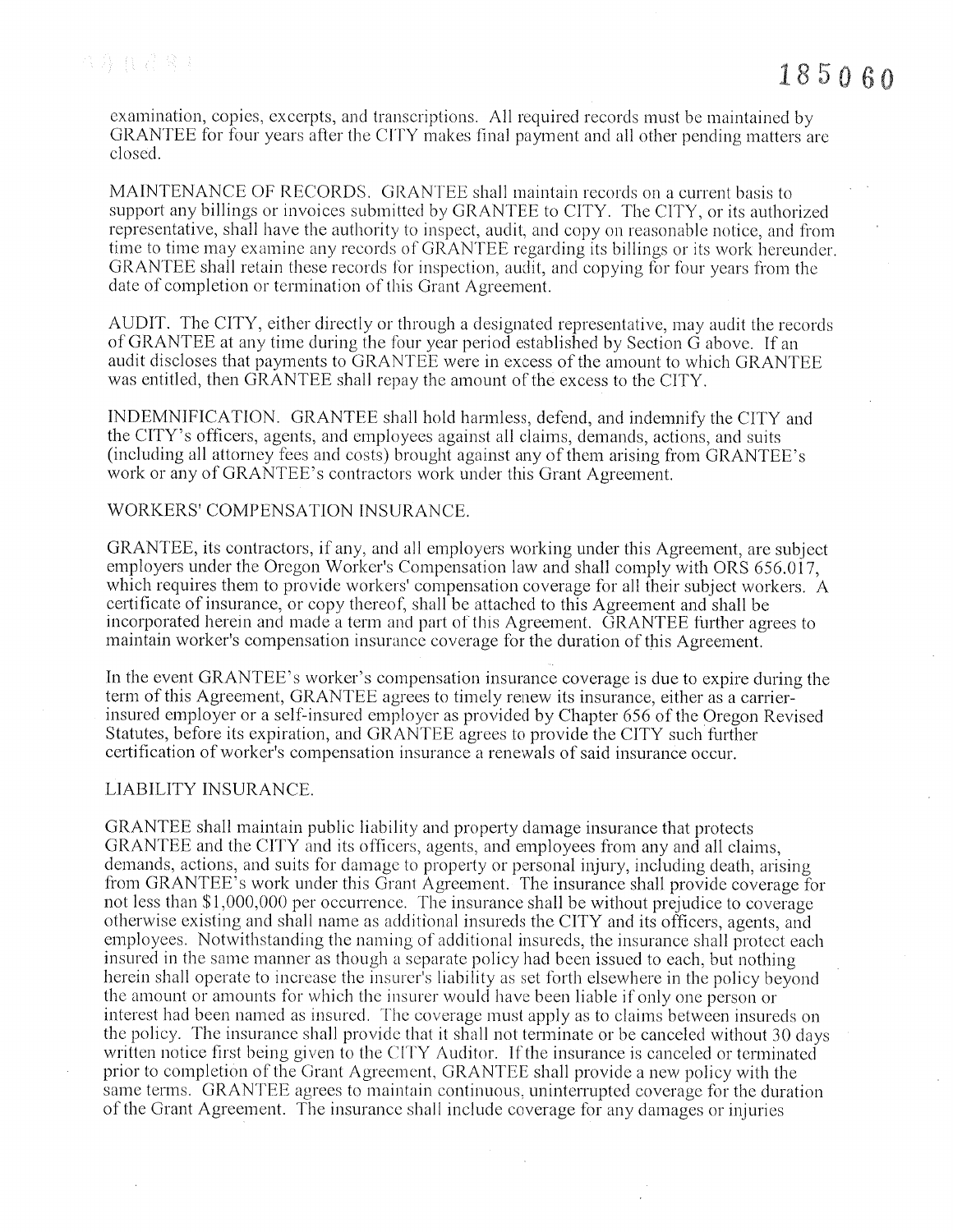arising out of the use of automobiles or other motor vehicles by GRANTEE.

GRANTEE shall maintain on file with the CITY Auditor a certificate of insurance certifying the coverage required under subsection  $(1)$ . The adequacy of the insurance shall be subject to the approval of the CITY Attorney. Failure to maintain liability insurance shall be cause for immediate termination of this agreement by the CITY. In lieu of filing the certificate of insurance required herein, if GRANTEE is a public body, GRANTEE may furnish a declaration that GRANTEE is self-insured for public liability and property damage for a minimum of the amounts set forth in ORS 30.270.

GRANTEE'S CONTRACTORS AND ASSIGNMENT. If GRANTEE utilizes contractors to complete its work under this Grant Agreement, in whole or in part, GRANTEE shall require any of its contractors to agree, as to the portion contracted, to fulfill all obligations of the Grant Agreement as specified in this Grant Agreement. However, GRANTEE shall remain obligated for full performance hereunder, and the CITY shall incur no obligation other than its obligations to GRANTEE hereunder. GRANTEE agrees that if GRANTEE's contractors are employed in the performance of this Grant Agreement, GRANTEE and its contractors are subject to the requirements and sanctions of ORS Chapter 656, Workers' Compensation. GRANTEE shall not assign this Grant Agreement in whole or in part or any right or obligation hereunder, without prior written approval of the CITY. GRANTEE's contractors shall be responsible for adhering to all local, state and federal laws and regulations.

INDEPENDENT STATUS OF GRANTEE. GRANTEE is independent of the CITY and GRANTEE and will be responsible for any federal, state, or local taxes and fees applicable to payments hereunder. GRANTEE and its contractors and employees are not employees of the CITY and are not eligible for any benefits through the CITY, including without limitation, federal social security, health benefits, workers' compensation, unemployment compensation, and retirement benefits.

CONFLICTS OF INTEREST. No CITY officer or employee, during his or her tenure or for one year thereafter, shall have any interest, direct or indirect, in this Grant Agreement or the proceeds thereof. No CITY officer or employees who participated in the award of this Grant Agreement shall be employed by GRANTEE during the period of the Grant Agreement.

OREGON LAWS AND FORUM. This Grant Agreement shall be construed according to the laws of the State of Oregon, without regard to its provisions regarding conflict of laws. Any litigation between the CITY and GRANTEE arising under this Grant Agreement or out of work performed under this Grant Agreement shall occur, if in the state courts, in the Multnomah County court having jurisdiction thereof, and if in the federal courts, in the United States District Court for the State of Oregon.

COMPLIANCE WITH LAWS. In connection with its activities under this Grant Agreement, GRANTEE shall comply with all applicable federal, state, and local laws and regulations. GRANTEE shall be EEO certified by the City of Portland in order to be eligible to receive grant funds.

INDEPENDENT FINANCIAL AUDITS/REVIEWS. Any Grantee receiving \$300,000 or more in CITY funding, in any program year, is required to obtain an independent audit of the CITYfunded program(s). Any Grantee receiving between \$25,000 and \$300,000 in CITY funds, in any program year, is required to obtain an independent financial review. Two copies of all required financial audits or reviews shall be submitted to the Grant Manager within thirty days of their completion.

SEVERABILITY. If any provision of this agreement is found to be illegal or unenforceable, this